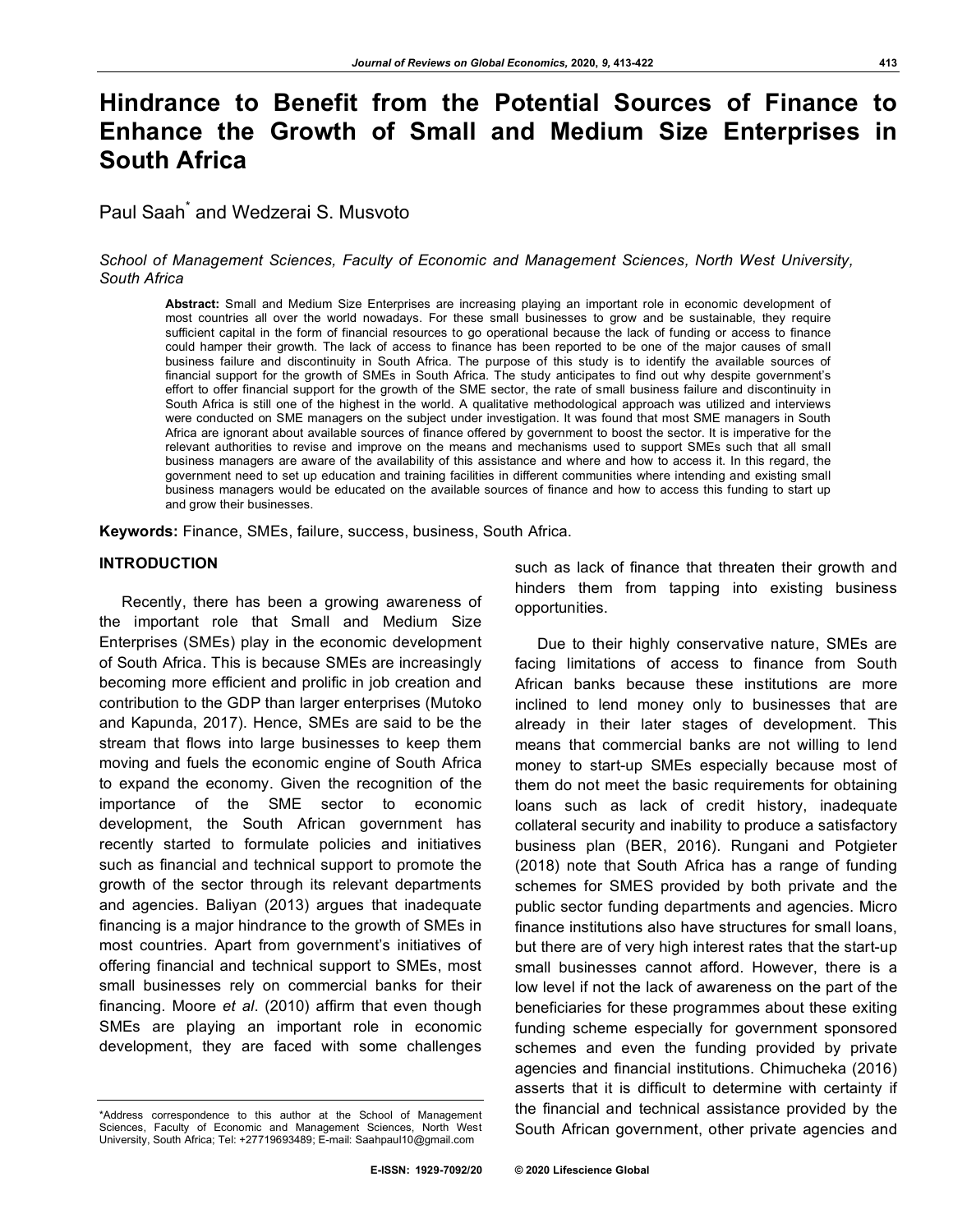financial institutions are sufficient to meet the needs of SMEs to trigger their growth and ensure their sustainability especially with regard to the specific causes for the lack of access to these schemes.

SMEs actually need sources of funding for their expansion and growth. In this regards, a number of suitable legislations have been introduced in South Africa to support the growth of small businesses as an attempt to resolve some of the problems plaguing the sector (BER, 2016). Despite government effort to provide financial and even technical support to SMEs through relevant department and agencies in order to enhance the growth of the sector, unfortunately business reports and authors such as Rungani and Potgieter (2018) stipulate that the small business failure in South Africa is still one of the highest in world. Only 27 percent of start-up small businesses expect to obtain loans from commercial banks and/or gain access to formal financial support offered through the relevant government departments and agencies in South Africa (Mqaba 2015). Hence, the lack of external source of capital (venture equity), makes many SMEs to dependent on supplier credit, overdrafts, friends' support and family support for early stage financing which is hardly enough to grow their businesses.

The identification of the major issue associated with the failure and discontinuity of SMEs in South Africa, which is inadequate financing, is a call for the need to reveal the sources of finances for small businesses in order to curb this problem upsetting the sector. This will assist in creating awareness for the small business managers about the availability of financial and even technical support for their businesses. What then are the sources of finance for the growth of SMEs in South Africa? This study focuses on identifying the available sources of financial support for the growth of SMEs in order to reduce their failure rate in South Africa. Against this background, the objective of this study was to determine and test the challenges that are hindering SME managers to benefit from this financial support to grow their businesses.

# **GROWTH TREND OF SMEs IN SOUTH AFRICA**

Despite a number of suitable legislations introduced in South Africa to support the growth of SMEs, GEM (2014) reports that the growth of newly established small businesses keeps declining over the years. The decline of SME growth in South Africa indicates a negative expansion of these businesses over the years. This implies that instead of the growth of the

sector, SMEs in South Africa are still experiencing a high rate of failure and discontinuity, which is even one of the highest in the world. Bruwer and Watkins (2010) note that SMEs in South Africa have a general yearly failure rate in the range of 70 and 80 percent. Rungani and Potgieter (2018) affirms that one of the reasons for the high rate of SMEs failure in South Africa is the lack of access to finance. The negative growth trend (failure rate) of SMEs in South Africa is illustrated in Figure **1**.



**Figure 1:** The downward trend of SME growth rate in South Africa.

**Source:** Adapted from Leboea (2017).

Figure **1** above depict the downward trend of SME growth in South Africa over time. The continuous line that slops downwards from left to right show the current trend of SME growth in South Africa. The discontinued line that runs upward from left to right depicts the desired SME growth trend if small business managers can be able to access the available sources of finance to grow their businesses. If the current SME growth trend (failure rate) is left unchecked, and no interventions such as enforcing financial and technical support to this sector through relevant government departments and agencies, this current failure rate might continue until very few SMEs will be operational in South Africa in the nearest future. The growth trend of SMEs in South Africa indicates that their failure and discontinuity rate is very high and must be address.

### **SOURCES OF FINANCE FOR SMEs' GROWTH IN SOUTH AFRICA**

All small businesses require sufficient capital in the form of financial resources for them to go operational in trading to grow. Bell (2015) argues that improving SMEs' access to finance and finding solutions to unlock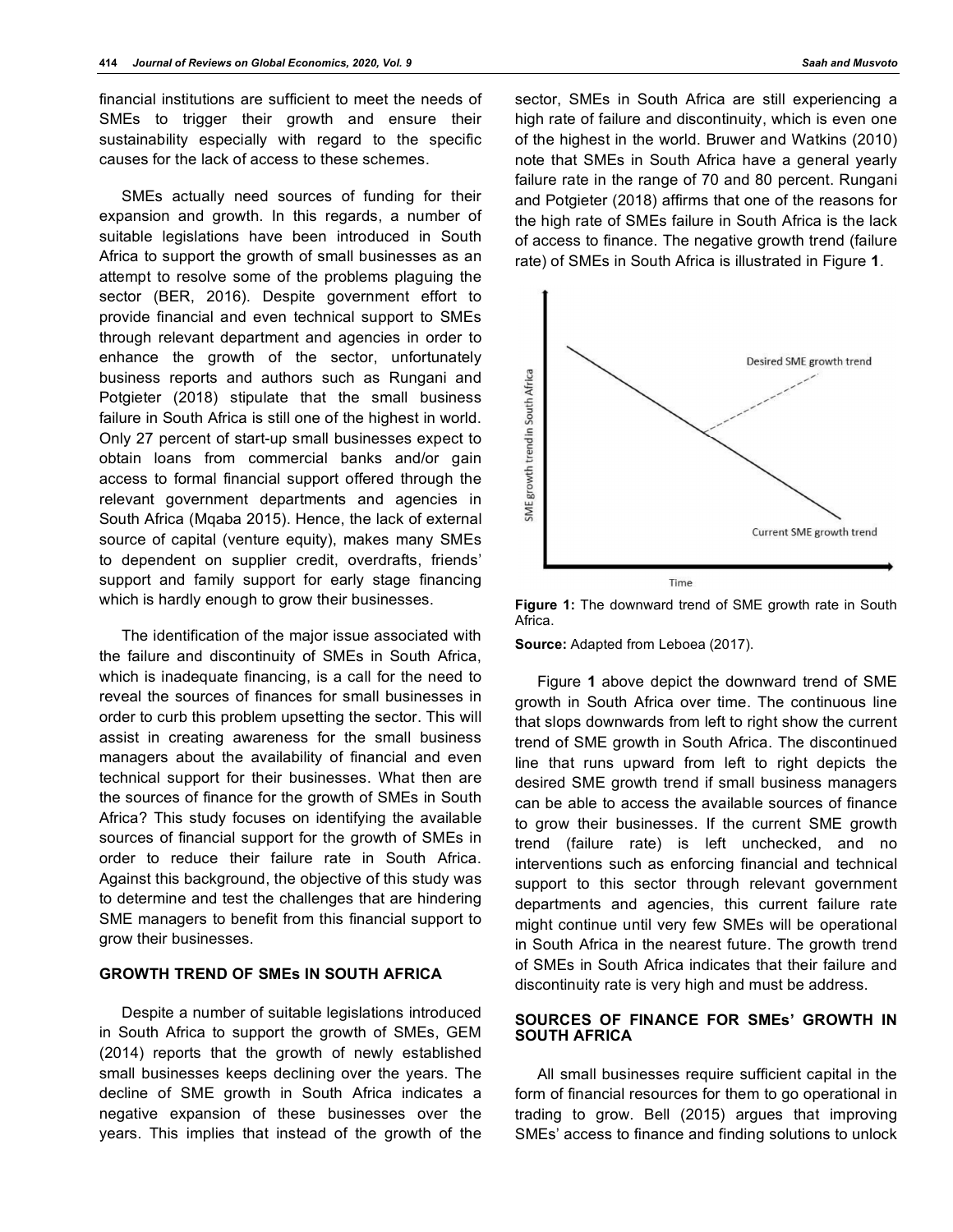sources of capital is crucial in enabling this potentially dynamic sector to grow. Labuschagne (2015) affirms that the South African governments seeks to provide a supportive environment for growing SMEs because the challenges faced by this sector require that the government implore new strategies and tools to help promote the growth of these businesses. As far back as 1996 the Small Business Act number 102 of 1996 (SA, 1996) was applied, followed by the Small Business Amendment Act in 2003 which gave guiding principles to the South African government to support the development the SME sector (OECD, 2010). BER (2016) contend that to develop the SME sector in South Africa, the government ensures that funds are distributed to small businesses through various departments and agencies but disappointingly, most SME managers do not have the necessary information on how to access this funding. The departments and agencies that offer support to SMEs are: the Department of Trade and Industry (DTI), Department of Small Business Development (DSBD), the Presidency, Small Enterprise Development Agency (SEDA), National Empowerment Fund (NEF), Small Enterprise Finance Agency (SEFA), Commercial Banks and South African Micro Finance Apex Fund (SAMAF).

The DTI is responsible for the development and review of policies related to SMEs in order to create a conducive environment for the formation and growth of small business enterprises to accelerate the expansion of the sector. The DTI most urgent tasks in terms of SME development include reviewing of the Hire Purchase Act, the Credit Agreements Act and the Usury Act, and replacing them with predominant credit legislation (DTI 2008). Therefore, this department assist to foster the development of the SME sector by improving credit exposure and status of pledges for SMEs, creating a simple uniform system for the registration and enforcement of commercially secured loans on SME repayment profiles. Dhanah (2017) stipulates that in order to promote the growth of the SME sector in South Africa, the DTI has created quite a number of programmes to encouragement the growth of small businesses. These schemes include the following: Small and Medium Manufacturing Development Programme (SMMDP), Small Medium Enterprise Development Programme (SMEDP), Economic Empowerment Schemes (EES), Venture Capital Scheme, Import Finance Scheme, Normal Finance Scheme

Short-term export finance guarantee facility and Export Marketing and Investment Assistance (EMIA) scheme. There are also publications on the government funding schemes, which are useful for SME managers to guide them on how and where to obtain financial support for their businesses. According to NCR (2011), information concerning the support programmes for SMEs can be access from various sources, the most comprehensive of which is perhaps the DTI website and compiled in the DTI's national directory of small business support programmes.

The Department of Small Business Development focuses on growing the number of small enterprises that it supports by reviewing the strategy for SME development, developing the markets for small enterprises, developing and supporting cooperatives, supporting incubators for small enterprises, and strengthening departmental operational capacity (DSBD, 2016). Fuzile (2016) maintains that the DSBD imposes appropriate sanctions on municipalities that do not comply with paying small enterprises within the stipulated period of 30 days. DSBD (2016) affirms that the Department of Small Business Development has a mandate, a vision and a mission that are aimed to support the development of SME sector to ensure the growth of small business enterprises in the South African. The department makes the business environment conducive for the development and growth of small business enterprises and cooperatives by providing improved monetary and non-monetary support services and leveraging on community and private enterprises (DSBD, 2016). Fuzile (2016) asserts that increasing the number of SMEs that the DSBD assists to grow and survive by providing financial support and non-financial interventions will be the department's biggest spending focus in the medium term, reflected in subsidies of R3.7 billion and comprising 84.7 percent of its total budget. Therefore, SMEs can take advantage of the administrative, technical, and financial assistance offered by the DSBD to grow their business and be sustainable.

Since 1994, the presidency of South Africa has prioritised the development of SMEs in its policy agenda. The initial step taken by the South African presidency to foster the development small business enterprises in the country was the implementation of the White Paper on a nationwide strategy for the encouragement and development of SME sector in March 1995 (Hadebe, 2010). This initial attempt to establish an effective guiding framework for small business enterprises was the endorsement of the National Small Business Act 102 of 1996 by the government. Dhanah (2017) asserts that the National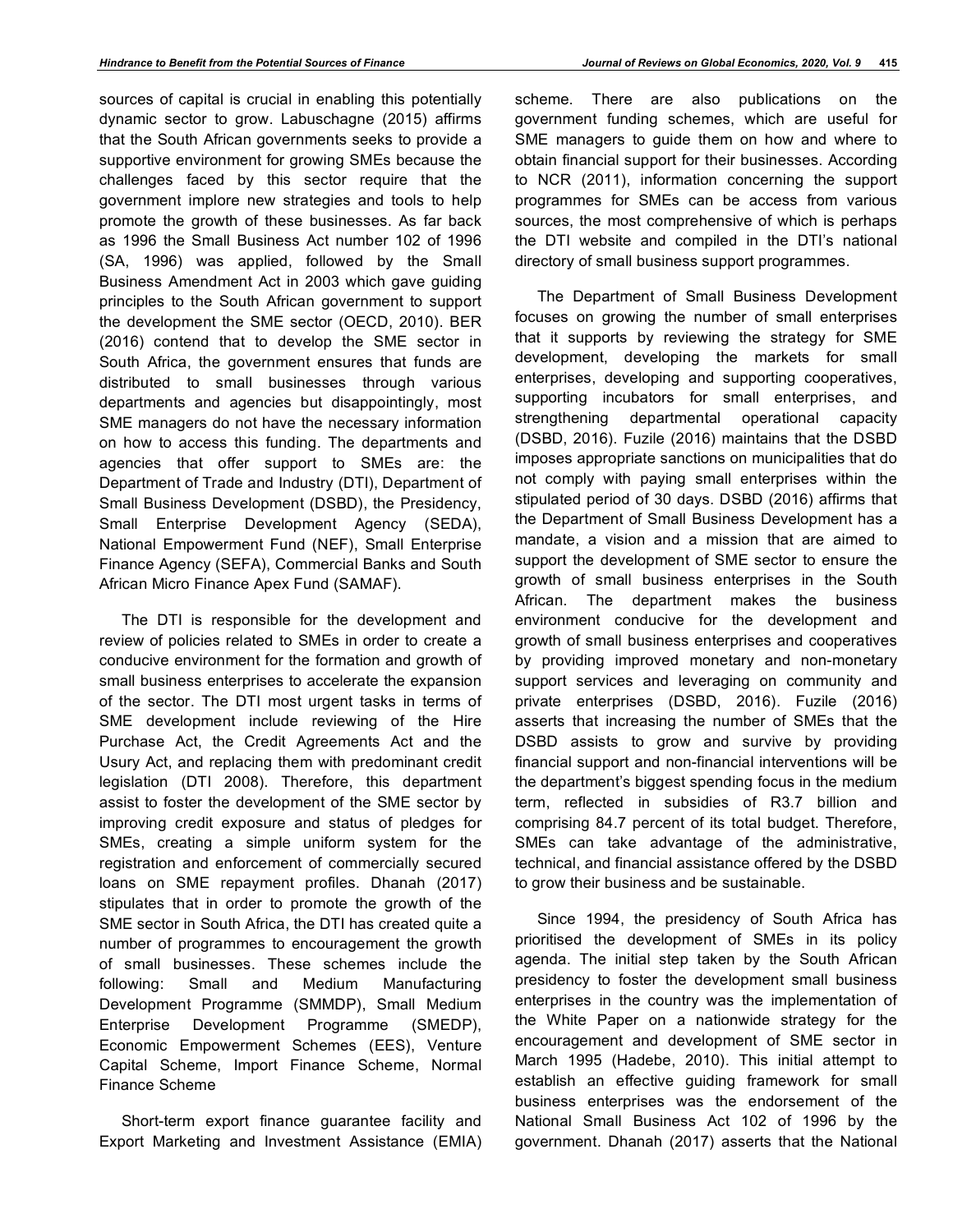Small Business Act 102 of 1996 resulted in the establishment of many development finance institutions that uninterruptedly adjust their product offerings to suit the dynamism of the country's economy. These development finance institutions include National Empowerment Fund (NEF), the Khula Enterprise Finance Ltd (KHULA), the Umsobomvu Youth Fund (UYF) and Ntsika Enterprise Promotion Agency (NEPA). Hadebe (2010) affirms that the Department of Finance, with the support of the South African presidency, continues to decrease the corporate tax rate on SMEs, for instance 1% reduction from 29 percent to 28 percent in 2009, to encourage the development of small business sector. More so, the South African Revenue Services (SARS) with the authorisation of the presidency is unceasingly granting tax breaks to SMEs to accomplish a similar objective as the Department of Finance. Therefore, SME managers need to take advantage of these initiatives by the South African presidency to support the growth of the sector to ensure the survival of their small business enterprises.

Labuschagne (2015) avers that SEDA was formed in December 2004 through the National Small Business Amendment Act 29 of 2004 with the mandate to integrate government-funded SMEs and design a standard distribution network for SME expansion. Wiese (2014) affirms that SEDA is responsible for initiating a national entrepreneurship drive, strengthening assistance for SMEs' access to finance, increasing education and training for small businesses as well as funding small business infrastructure amenities in indigenous communities across the country. This explains why SEDA is creating partnerships with other agencies so that together, they can contribute to develop the SME sector. Hadebe (2010) affirms that SEDA has created solid partnerships with other agencies and financial institutions such as the National Empowerment Fund (NEF), Development Finance Institutions (DFI), South African Micro Finance Apex Fund (SAMAF), Sector Education and Training Authorities (SETAs) in order to foster the development of the SME sector. SEDA offers business assistance to SMEs through developing of marketing material, developing of small business plans and through training, mentoring and coaching these businesses to ensure their growth (Motsetse, 2015). This initiative of SEDA to support and promote the development of the SME sector is an opportunity for SME managers to benefit from and take advantage of the largess of the agency to grow their businesses.

The National Empowerment Fund (NEF) was created by the National Empowerment Fund Act, 1998 (Act No. 105 of 1998) mandated to promote and facilitate black economic participation by giving nonfinancial and financial assistance to black business enterprises and promote a culture of savings and investment among black people. This agency offers business loans from R250 000 to R75 million for setting up of new businesses (start-ups), the growth of the existing ones and equity acquisition across all the sectors of the South African economy (Garach, 2017). Motsetse (2015) states that the agency helps with the procurement of stocks in private and public companies and gives financial support of not less than R250 000 to most enterprises owned and managed by historically disadvantaged individuals. According to NEF (2015), there are different forms of financial support offered by National Empowerment Fund, which are entrepreneurship finance, procurement finance, new venture finance and strategic projects fund. This is proof that empowering and assisting the development of small businesses owned by historically underprivileged individuals is a priority of the National Empowerment Fund.

Municipal Focus (2012) notes that SEFA services small business concerns that need funding up to R3 million, with its lending instruments which include credit guarantees for businesses requiring bank finance, wholesale loans to financial intermediaries and direct lending to small business enterprises. Motsetse (2015) states that SEFA provides services to small businesses such as the provision of equity or capital and gearing for start-up businesses, offering credit guarantee scheme, and private sector funding for small business concerns in certain sectors. More so, the agency assists in financing SMEs through collaborating with financial intermediaries, granting loans ranging from R50 000 to R5 million. Hussain (2006) asserts that SEFA has the tasks to instigate and encourage commercial banks to implement best practices to foster the growth of SMEs, to create a conducive environment for banks to increase credit flow to small businesses. SEFA chief executive - Thakhani Makhuvha, speaking to Small Business Connect indicated that the agency intends to disburse at least R200 million in funding annually for the development of small business sector in South Africa and that the agency would like to see and welcome enterprising youths applying for funding to set up new business ventures (Chauke, 2014). With the amount of R200 million a year in funding from SEFA, SME managers, especially youth-owned small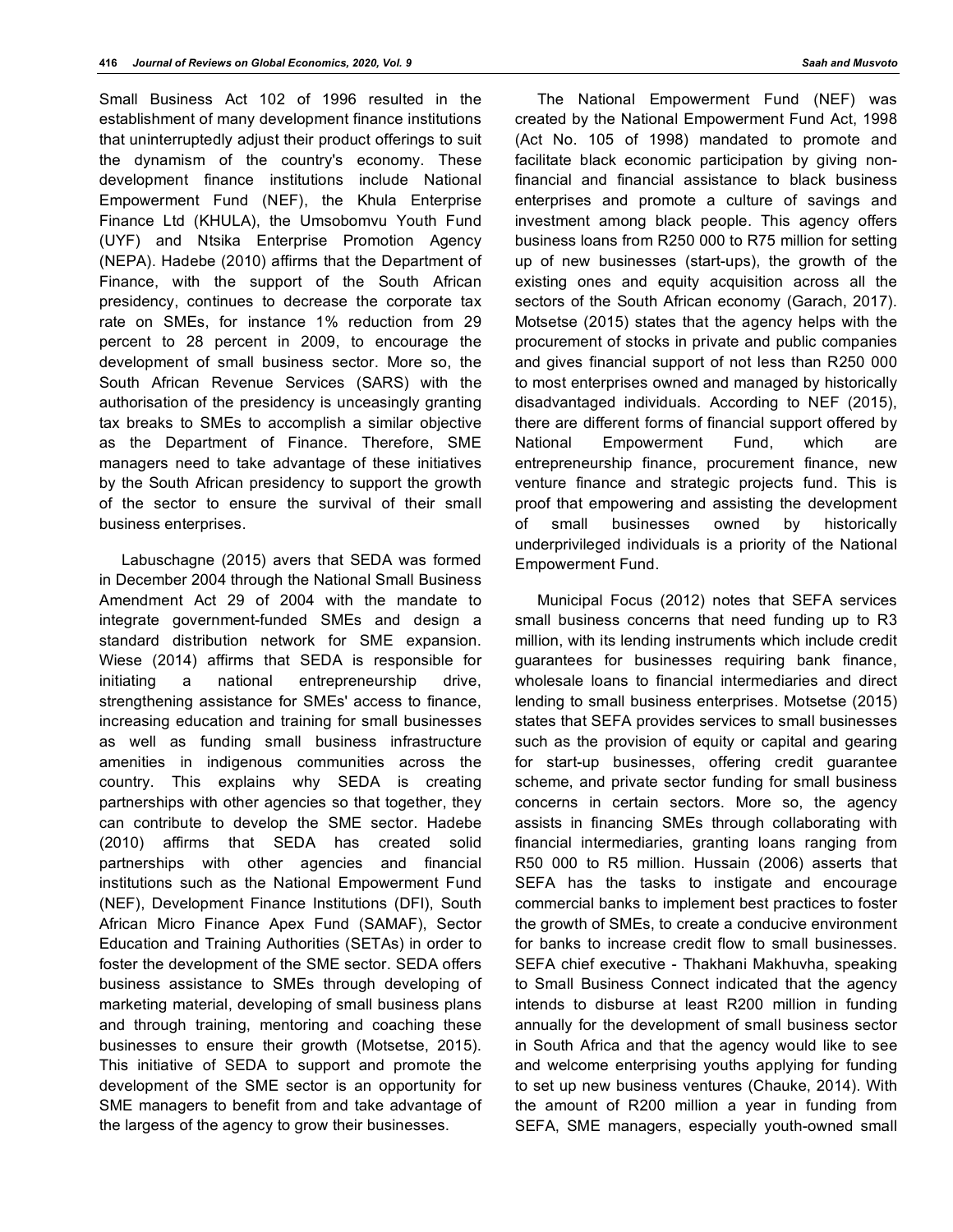business enterprises stand a greater chance to benefit from this finance scheme to grow their businesses.

Before, it used to be difficult for SMEs to obtain funding from commercial banks but there is great news now for those small business ventures that are striving because contact for funding and investment are no more an issue (National Credit Regulator, 2011). With the intervention of some agencies such as SEDA, NEF and SEFA, investment and financial opportunities are accorded to the SMEs in South Africa by commercial banks. For example, according to Kalane (2015), unlike before, in 2014 about two thirds of overdraft and credit applications submitted by SMEs to commercial banks were granted. Hussain (2006) contend that the South African government has mandated some departments such as the Department of Small Business Development and some agencies such as Small Enterprise Development Agency and National Empowerment Fund to support banks to adopt best practices that lead to the growth of SMEs. Government programmes supporting the SME sector include financing programmes using guarantees, some of which are given by Khula. The Khula Credit Indemnity Scheme was created to provide access to funding for individuals who desire to expand or start up SMEs but do not have adequate collateral security required by commercial banks to obtain loan (NCR, 2011). Since South African commercial banks are now according investment and financial opportunities to SMEs unlike before due to the intervention of some agencies such as SEDA, NEF and SEFA, small business managers need to take advantage of this to apply for more bank loans to finance and grow their businesses.

The South African Micro-Finance Apex Fund (SAMAF) was created to give reasonable financial services such as institutional and client capacity building, assist social capital mobilisation through cooperatives most importantly, granting micro-loans to SMEs (SAMAF, 2008). The SAMAF has a mandate to offer accessible and affordable financial services through facilitating training and capacity building for financial intermediaries and micro-entrepreneurs and guaranteeing effective financial intermediation between SME owners and financial institutions (IFC, 2006). The Micro-Finance Apex Fund gives micro finance credit loans to small business enterprises at interest rates of only five to eight percent. In 2007, four micro-finance institutions and thirty-four financial services had either been offered operative backing or approved by the Apex Fund to the total sum of R69.6 million (Sabinet, 2007). (SAMAF, 2017) states that SAMAF offers

microfinance to its funded financial intermediaries, such as microfinance institutions (MFIs) and financial services cooperatives (FSCs) who on-lend to their clients and members. More so, it provides capacity building incentives such as working capital and training funds as well as micro-enterprise loans to the financial intermediaries who on-lend to the poor individuals, especially in rural communities to establish and grow their own micro survivalist business ventures. Since SAMAF gives micro finance credit loans to individuals to establish and grow their own small business ventures, small business managers and potential poor entrepreneurs can access these loans to finance and grow their businesses.

## **RESEARCH METHODS**

Qualitative research approach was used for the collection and analysis of data, which led to the outcome of the findings for this study. The choice of qualitative method employ in this study is because it was most suitable to provide an accurate description of the phenomenon under investigation, which gave a better understanding of the available sources of finance for SMEs and the challenges hindering small businesses managers from accessing this funding to grow their businesses. Johnson and Christensen (2008) avers that qualitative data consists of openended questions that are ask to get information by interviewing participants which allows them to respond in their own words to give a better understand of a complex situation. Zohrabi (2013) assert that the fundamental reason for conducting an interview is to disclose existing knowledge of participants' perceptions in the form of answers that can be made accessible for interpretation in a study. The data for this study was collected by conducting interviews with SME managers around South Africa who constituted the research participants. The sample size for this study was 20 small business managers because the interview got saturated after this number of participants were interviewed since most of them shared the same opinion. A judgmental sample method was use in selecting the 20 participants for the interview.

The qualitative analysis that was perform for this study is thematic analysis with the use of Atlas Ti, free quotations. Johnson and Christensen (2008) stipulate that thematic analysis is a method of analysis in qualitative study that put emphasis on pinpointing, examining, and recording patterns, otherwise known as themes within a data set. Themes are patterns across data sets, which are essential for the description of a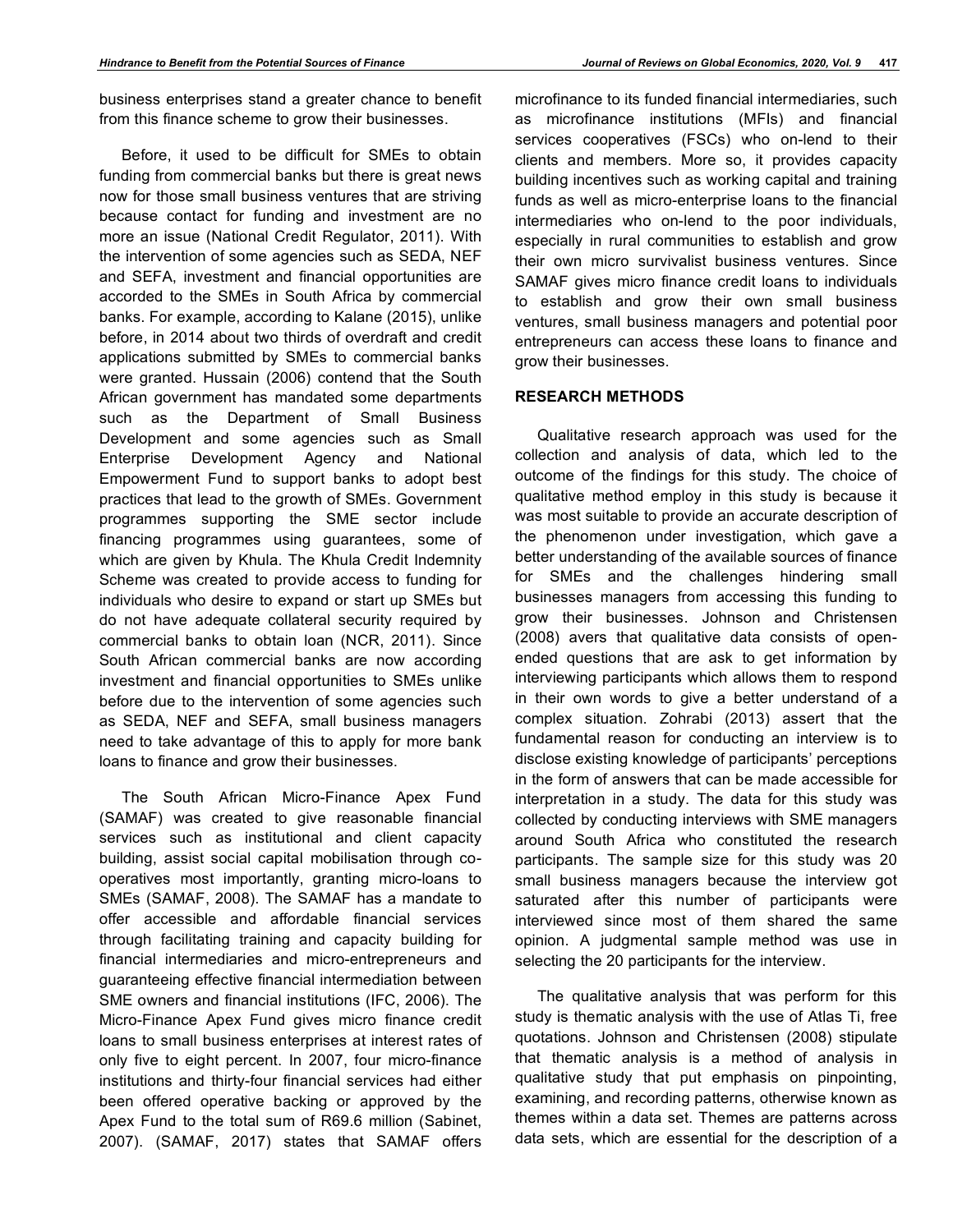phenomenon and are connected to a particular research question. Nowell *et al*. (2017) argue that thematic analysis is carry out in qualitative research study to be able to identify, analyse, organize, describe, and report themes that are within a data set in order to produce trustworthy and insightful findings. Thematic approach was therefore use in order to ensure that meaningful information is drawn from the data collected for the study.

## **FINDINGS**

In the course of the interviews conducted, 20 small business managers in South Africa were interviewed before attending saturation. The presentation and interpretation of results was done according to themes generated from the data obtained from the interview questions that seek to provide answers to the phenomenon under investigation. The interpretation of the results include analysis that correlate the participants' answers or comments with the relevant literature. When analysing the data obtained from interviewing the participants on Atlas Ti, free quotations to get their views on available sources of finance for SMEs, three themes emerged from the data, which are financial benefits to grow SMEs, reasons for lack of financial benefits, and sources of capital for SMEs.

Concerning the theme: **financial benefits to grow SMEs,** all twenty participants attest to the fact that they have never benefited from any source of finance for their business. When the participants were asked whether they have ever benefited from any source of finance for their business, all the twenty respondents answered "*NO*" implying that they have never benefited from any source of finance to grow my business. From the responses of the participants on financial benefits to grow their businesses, it is evident that the financial and technical support meant for SMEs by relevant government departments and agencies do not get to them. This probably explain why most SMEs in South Africa are struggling to survive and some of them are winding up because of lack of finance thereby resulting to a high failure rate of businesses in this sector. Due to the important contribution in job creation and the GDP of the economy, the South African governments is seeking to provide a supportive environment for growing SMEs. This is because the challenges require that new strategies and tools be used to help promote the growth of these businesses in the economy. Kalane (2015) avers that the lack of availability of funding or lack of access to finance an SME could hampered the growth and sustainability of the business. This implies

that the absence of access to funding is the principal cause of business failure in South Africa. This is an indication that majority of SMEs depend only on internal support mechanisms to survive, reason why most of them are failing to grow.

With regards to the theme: **reasons for not benefiting from financial assistance,** sixteen business owners freely express their ignorance of lack of knowledge about any existing sources of finance for SMEs and this accounted to the reason why they had never benefitted from the available sources of finance for SMEs in South Africa. Participants expressed that they are not aware of the available sources of finance more so, they do not even know where to go to get the information. The exact words of participants as generated by Atlas ti free quotations are presented in Figure **2**.

Further analysis on Atlas Ti reveal that access to finance was an issue towards getting funding for SMEs. Three business managers expressed their opinion that their inability of not getting financial assistance is due to lack of access to these available source of finance. Similarly, two small business managers expressed that they do not benefit from the available sources of finance for SME because they do not meet necessary requirements to qualify for most of the schemes to support small businesses financially. Below are some of the responses:

> *...I have never benefited from these sources of finance because I do not meet the necessary requirement*

*... I am not aware of the available sources of finance for SMEs*

*... I do not have access to these available sources of finance*

*... I do not know where to go to get these finances*

The comments of the study participants on the reasons why they do not benefit from financial assistance from relevant government departments and agencies indicates that much still need to be done to reach out to SMEs with financial and even technical support. GEM (2014) reports that most entrepreneurs lack the necessary information and knowledge on how to gain access to finance to fund their businesses before going operational. This is very important for the survival and sustainability of SMEs as BER (2016)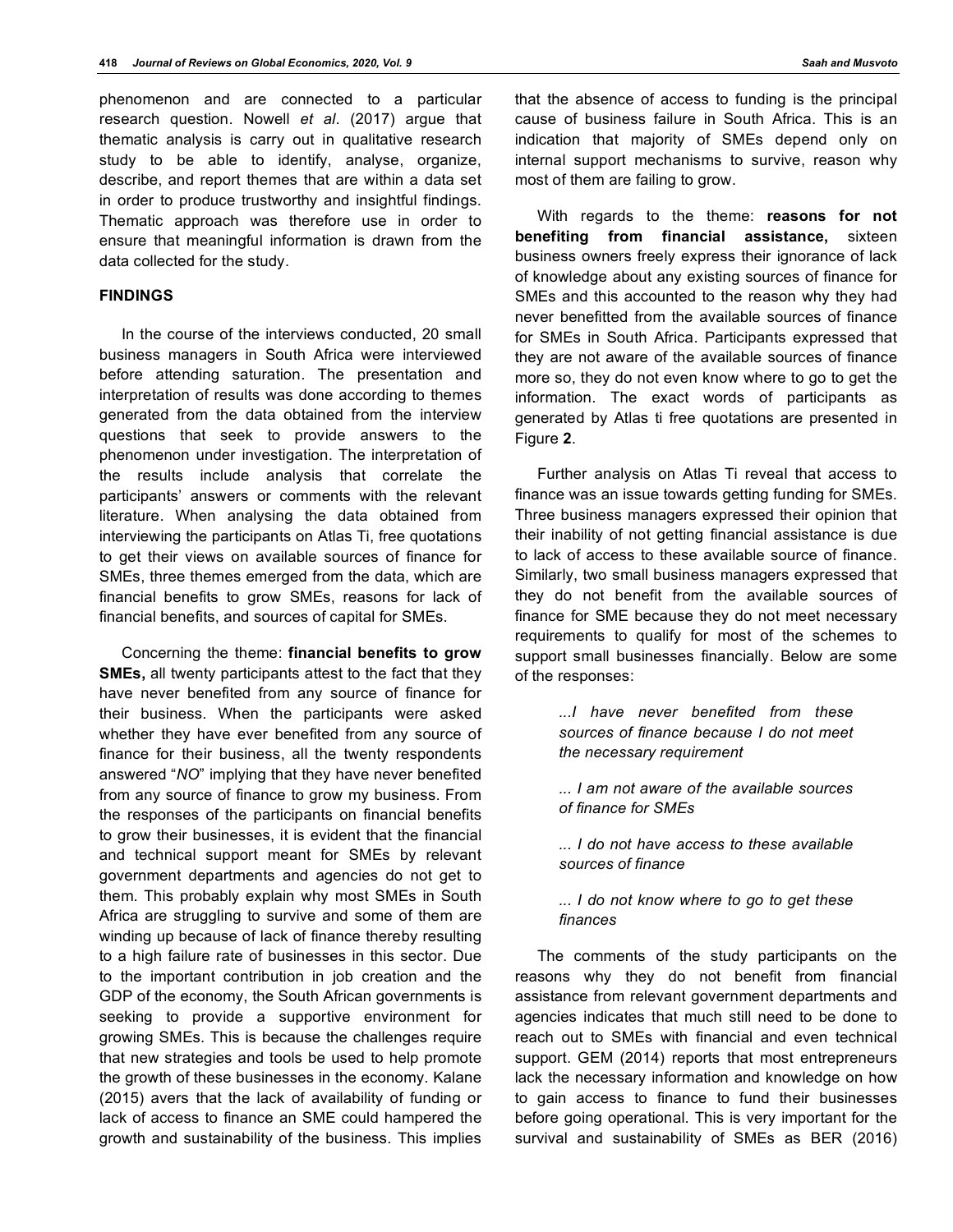

**Figure 2:** Participants' exact words on why they do not get financial benefits for SMEs.

rightly states that the lack of access to funding causes business failure in South Africa. This implies that majority of SMEs in South Africa depend only on internal support mechanisms to survive, reason why most of them do not grow to become big companies because of ignorance of where and how to get financial support to fund their businesses to survive.

With regards the theme: **sources of capital for SMEs,** the responses of study participants indicated self-dependence in relation to finance for their businesses. Out of the 20 participants interviewed in this study, ten business owners reported that the source of capital for their businesses is personal savings; five said it was family support, while one depended on friends' support, two depend on personal savings and family support and only two participant reported combining personal savings and friends support. Atlas Ti assisted to visualize this finding in Figure **3**.

From the comments of the study participants regarding the sources of finance for their businesses, all of them depend on internal (self-dependent) means of generating capital for their businesses. This implies

that most of them are deprive from external finance and support from relevant government departments and agencies either systematically or out of ignorance. This is very critical because sources of finance are a serious problem for SMEs. According to the responses of the research participants, majority of SME owners got funding for their businesses from private sources such as savings, family support, and friends support, which are often less enough to sustain their businesses.



**Figure 3:** Sources of capital for SMEs.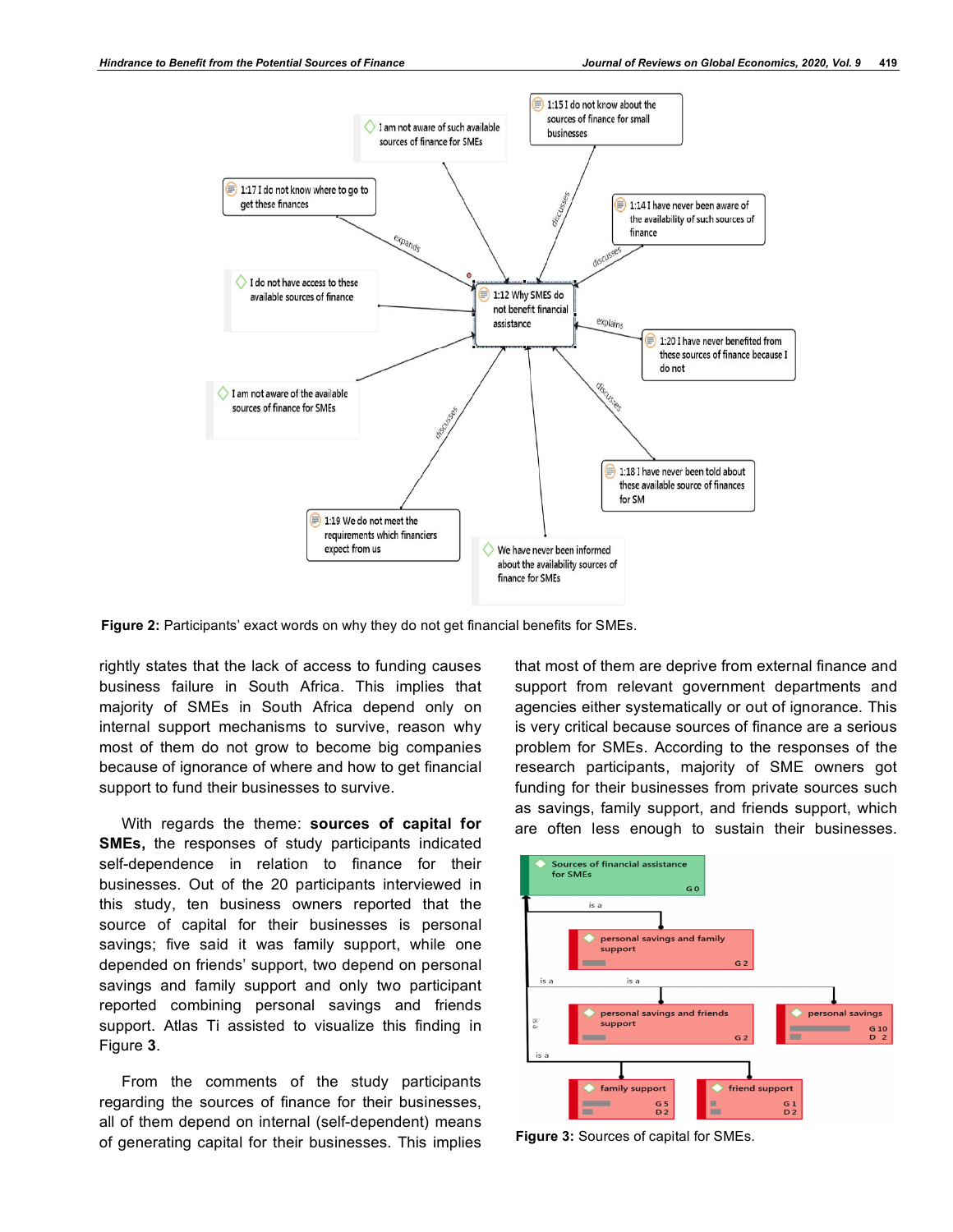Unfortunately, many SMEs cannot acquire financial support from external sources such as relevant government departments and agencies as well as commercial banks because of the lack of basic requirements from the financial system, which include collateral security for loans amongst others (Asplund and Henriksson, 2012).

## **DISCUSSION**

From the findings of the analysis of this study, there is a need for financial support for SMEs to reach to small business owners. OECD (2006) asserts that many business scholars have hypothesized a financing gap for SMEs, implying that there are considerable number of these businesses that could use funds productively if they were available. Theoretically, this conforms to the financial gap theory, which stipulates that most SMEs require funding from the government and financiers such as the commercial banks which they can make judicious use of the funds to grow their businesses. Unfortunately, many of these SMEs cannot acquire this funding because of the requirements from the financial system (Asplund and Henriksson, 2012). This is because of the inability of SMEs to understand what is required of them to gain access to external sources of finance while the investors find it difficult to mobilise the SMEs because of lack of knowledge about the structure of their business rules and regulations. The financial gap theory advocates for legal funding of SMEs by the government and other financiers such as commercial banks to ensure their growth and survival. This implies that the few SMEs that have benefited and/or are benefiting from some of these external sources of finance are most likely to survive and grow while those that have never benefited and/or are not benefiting from these sources of finance are most likely not to survive. This is because all small businesses require sufficient capital in the form of financial resources for them to go operational in trading to grow (Kalane, 2015). It means that the lack of availability of funding or lack of access to finance for SMEs could hampered the growth of small businesses.

BER (2016) states that the absence of access to funding is one of the major causes of small business failure and discontinuity in South Africa. This is why Bell (2015) thinks that improving SMEs' access to finance and finding solutions to unlock sources of capital is crucial to enable this potentially dynamic sector to grow. A key area of the World Bank Group's work is to improve SMEs' access to finance and find innovative solutions to unlock sources of capital. Credit Reporting Systems are important as better credit information can lead to increased credit for SMEs. Having acknowledged the contribution of the private sector to the development of the economy by the government, initiatives such as financial assistance must be provided to enhance the growth and sustainability of SMEs. That is why BER (2016) contend that to develop the SME sector in South Africa, the government needs to ensure that funds are distributed to small businesses through various departments and agencies. Disappointingly, according to Bell (2015), most SME managers do not have the necessary information on how to obtain funding from the government to sustain their businesses. Consequently, majority of small business managers do not benefit from the available sources of finance. This implies that disclosing and assisting SMEs with these essential sources of finance available is a means to enable small businesses to gain access to this funding to grow their enterprises to survive and be sustainable. Therefore, it is important for the government to devise measures to foster an improved flow of financing to SMEs to enhance the development of this sector.

External source of finance or capital for small business ventures is an eminent aspect of entrepreneurship that affects the economic life of most individuals and the economy of a country at large. Due to the importance of sources of finance to the growth and survival of SMEs, it is necessary to attend to pertinent issues of funding of small businesses that arose during the course of this study, which can help to resolve the problem plaguing the sector. Since most SMEs managers do not benefit from the financial support for small businesses because of ignorance, the government need to set up education and training facilities where young entrepreneurs can be educated on the available sources of finance and how to access this funding to start up and grow their businesses. The means and mechanisms used by the relevant authorities to support SMEs need to be revisited and improved. To achieve this, the government need to create centres in different communities where intending and existing business managers would not only access sufficient funds for their businesses but also obtain advice from business experts on how to start and run a business successfully. However, SME managers on their part should endeavour to upgrade their level of education to enable them to gain awareness of the external sources of financial and even technical assistance available to support the growth of small business enterprises. This external source of funding is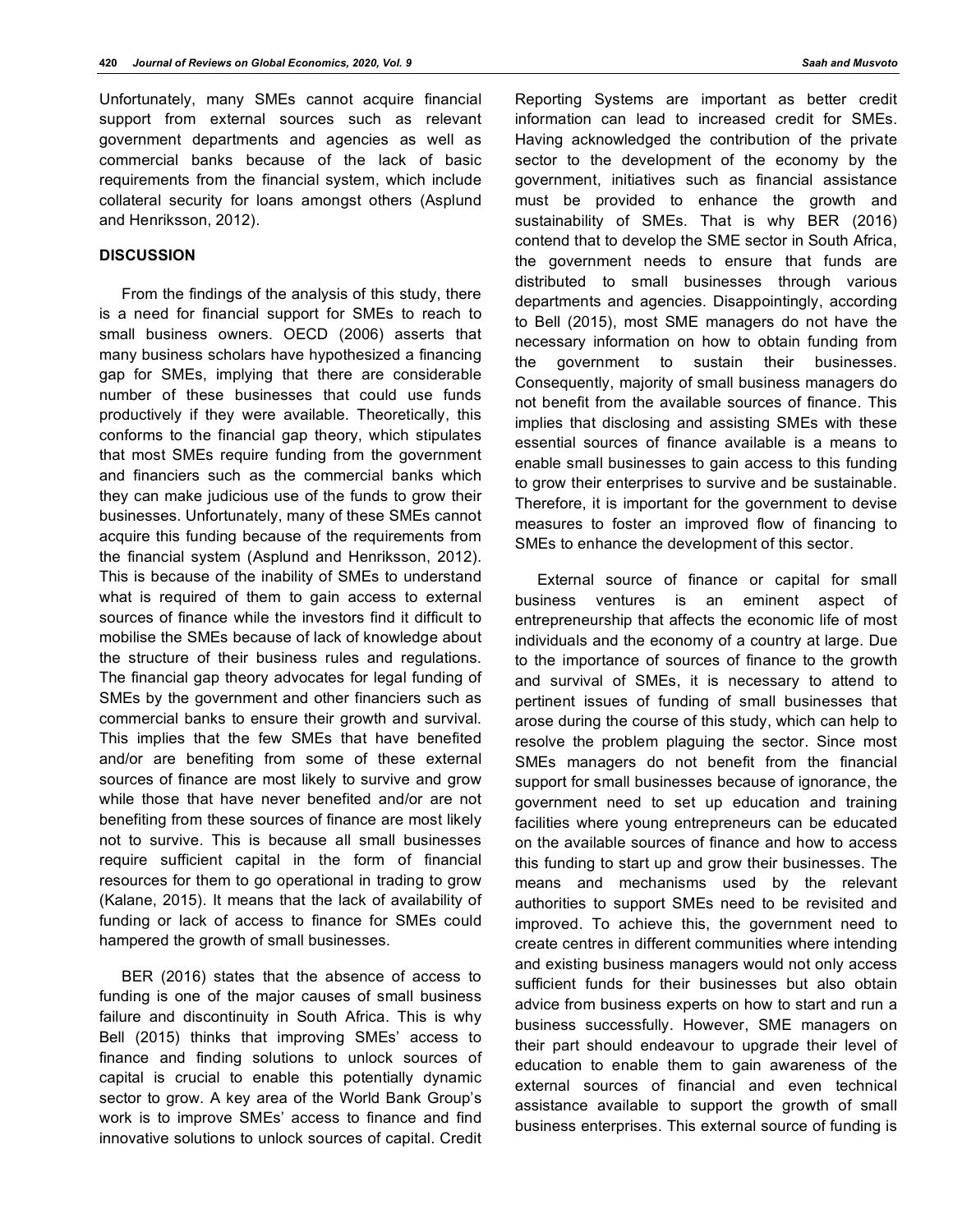meant to augment the internal or self-dependent capital generated by entrepreneurs to fund their businesses so that they can survive, grow and be sustainable.

#### **CONCLUSION**

This study has disclosed the sources of finance that are available to enhance the growth of Small and Medium Size Enterprises in South Africa which could be a solution to unlock bases of capital that is crucial in enabling this potentially dynamic sector to grow. So far, it has been revealed that there are some relevant government departments and agencies as well as commercial banks that offer financial and technical support to SMEs to ensure the growth of the sector. The revelation of these available sources of finance is intended to make SME managers to be aware of this assistance to small enterprises and how they can access this funding to grow their businesses. Nevertheless, this is not a categorical claim that the relevant government departments and agencies as well as commercial banks mentioned in this study are the only sources where SME managers can get external funding to start and grow their businesses. Judging from the findings of this study, it is anticipated that if SME owners can educate their ignorance on the available sources of financial support for small enterprises and how to access it, they will be more likely to benefit from this assistance and experience growth in their businesses.

#### **REFERENCES**

- Asplund G, Henriksson J (2012) Reducing the financial gap: How to improve the relationship between entrepreneurs and investors*.* (Master dissertation, Lund University).
- Baliyan SP (2013) Institutions and organisations contributing to entrepreneurship education and skill development in Botswana. Journal of Sustainable Development in Africa 15(5): 1–6.
- Bell S (2015) Small and medium enterprises (SMEs) finance. Available at http://www.worldbank.org/en/topic/ financialsector/brief/smes-finance [Date of access: 16/09/2019].
- Berry A, Von Blottnitz M, Cassim R, Kesper A, Rajaratnam B, Van Seventer D E (2002) The economics of SMMEs in South Africa, trade and industrial policy strategies*.* Johannesburg. Government Gazette.
- Bruwer J P, Watkins A (2010) Sustainability of fast moving consumer goods retail SMMEs. South African Journal of Business Management 4(16): 3550-3555.
- Bureau for Economic Research (2016) The Small, Medium and Micro Enterprise Sector of South Africa. Available at http://www.seda.org.za/Publications/Publications/The%20Sm all,%20Medium%20and%20Micro%20Enterprise%20Sector %20of%20South%20Africa%20Commissioned%20by%20Se da.pdf [Date of access: 20/07/2019].
- Chauke A (2014) Fund benefits youth biz. Available at http://www.smallbusinessconnect.co.za/news/fund-benefitsyouth-biz.html#.WjvTEd-WbIU [Date of access: 21/08/2019].
- Chimucheka T (2016) The impact of motivational and business orientations of owner-managers on the performance of immigrant-owned SMMEs in South Africa (Doctoral dissertation, University of Fort Hare).
- Department of Trade and Industry (DTI) (2008) Annual report 2007 2008, Department of Trade and Industry*.* Pretoria: Government Gazette.
- Dhanah D (2017) Small businesses and job creation in South Africa (Doctoral dissertation, University of Cape Town).
- DSBD (2016) South Africa's department of small business development in 2016. Available at https://www.sageone.co. za/2016/12/02/south-africas-department-of-small-businessdevelopment-in-2016/ [Date of access: 22/12/2019].
- Fuzile L (2016) Estimates of national expenditure: Small business development. Available at http://www.treasury.gov.za/ documents/national%20budget/2016/enebooklets/Vote%203 1%20Small%20Business%20Development.pdf [Date of access: 22/07/2019].
- Garach R (2017) The national empowerment fund *(NEF)*. Available at https://www.thedti.gov.za/agencies/nef.jsp [Date of access: 21/07/2019].
- GEM (2014) The crossroads a goldmine or a time bomb? Cape Town: Global Entrepreneurship Monitor.
- Hadebe SP (2010) The impact of wage-setting institutions on the creation and long-term survival of small, medium and microenterprises (SMMES) in South Africa (Doctoral dissertation, University of Johannesburg).
- Hussain J (2006) Business start-up and access to finance for SMEs and new technology-based firms. Paper presented at a Conference for the International Network for SME Association, Italy.
- International Finance Corporation (IFC) (2006) Access to finance for women entrepreneurs in South Africa, international finance corporation. Johannesburg: Government Gazette.
- Johnson B, Christensen L (2008) Educational research: Quantitative, qualitative, and mixed approaches. Sage Publications, Thousand Oaks.
- Kalane L (2015) Reasons for failure of SMEs in the Free State (Master's dissertation, University of The Free State).
- Labuschagne RC (2015) Assessing selected success factors of SMEs in the North West Province (Master's dissertation, North-West University).
- Leboea ST (2017) The factors influencing SME failure in South Africa (Doctoral dissertation, University of Cape Town).
- Moore CW, Petty JW, Palich LE, Longenecker JG (2010) Managing small business: An entrepreneurial emphasis, (15<sup>th</sup> edn). New Delhi: South Western Cengage Learning.
- Motsetse MJ (2015) The role of government in developing sustainable SMEs in the construction sector in the Free State province (Doctoral dissertation, University of the Free State).
- Mqaba V (2015) The impact of government support on the growth and performance of cooperatives in the Eastern Cape province of South Africa (Master's dissertation, University of Fort Hare).
- Municipal F (2012) Leaders in local government business intelligence & insight. *Volume 8, June 2012.*
- Mutoko WR, Kapunda SM (2017) Factors influencing small, medium and micro-sized enterprises' borrowing from banks: The case of the Botswana manufacturing sector. Acta Commercii, 17(1): 1-9.

https://doi.org/10.4102/ac.v17i1.426

- National Credit Regulator (2011) Literature review on small and medium enterprises access to credit and support in South Africa. Available: http://www.ncr.org.za/pdfs [Date of access: 16/06/2019].
- Nowell RA, Hollenbeck JR, Gerhart B, Wright PM (2017) Human resource management: Gaining a competitive advantage. McGraw-Hill Education, New York.